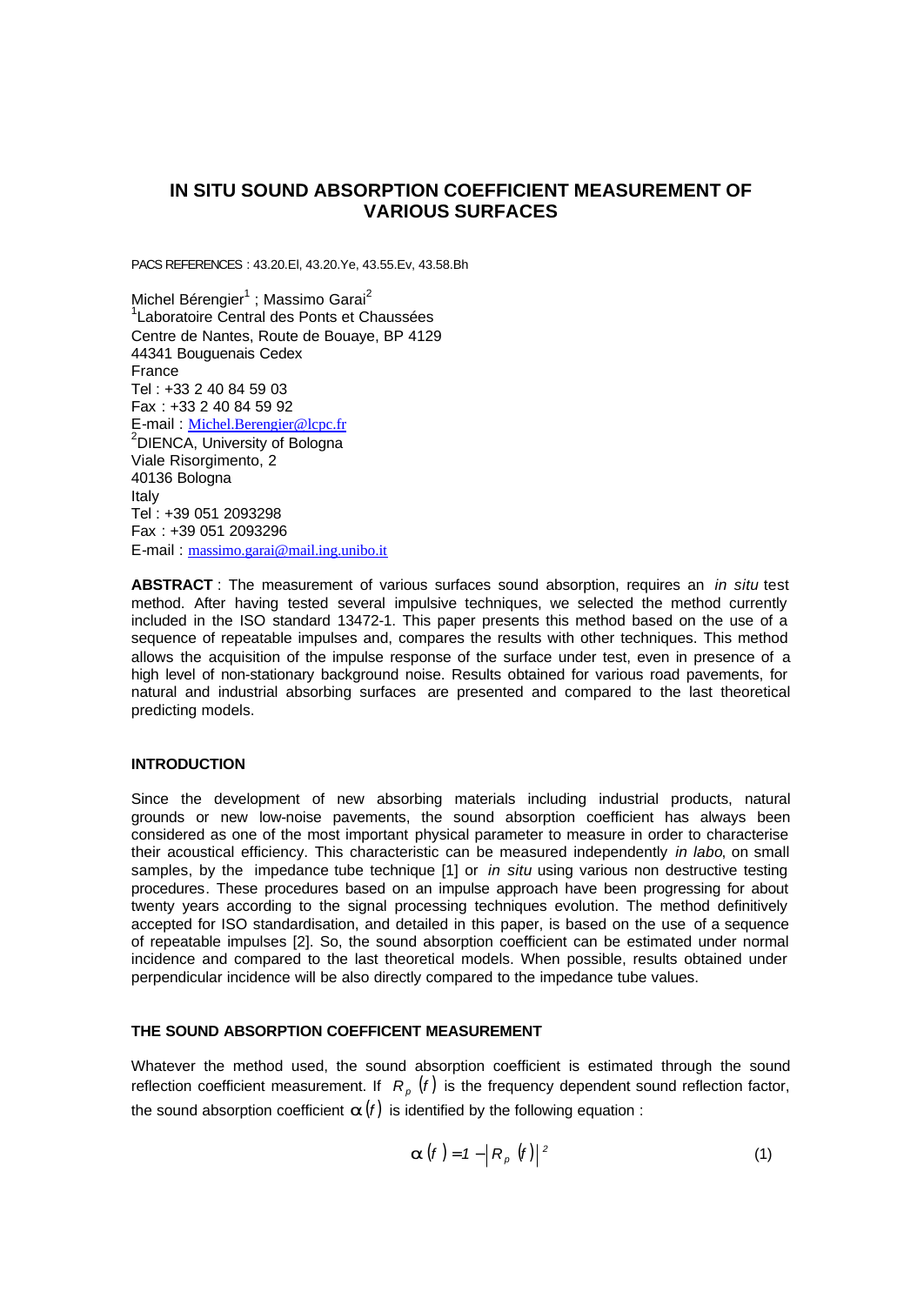A sound source and one microphone are located over the surface under test. The sound source produces a transient sound wave which travels past the microphone position to the surface under test and is reflected. The microphone receives both the direct sound pressure wave travelling from the sound source to the surface and the sound pressure wave reflected by the surface under test. These signals are processed as detailed in the following.

The measurement must take place in an essentially free field, i.e. a field free from reflections coming from surfaces other than the surface to be tested. For this reason, the acquisition of an impulse response having peaks as sharp as possible is recommended. Thus, the reflections coming from other surfaces than the absorbing surface to be tested can be identified from their time delay and rejected. To ensure an accurate averaged result, the test impulses emitted by the sound source must be as reproducible as possible.

The direct and the reflected wave, received by the same microphone, are corrected for the path length difference; the power reflection factor of the absorbing surface is then given by the ratio between the direct and reflected waves power spectra.

$$
\left| R_p(f) \right|^2 = 1 - \frac{1}{K_r^2} \left| \frac{P_r(f)}{P_d(f)} \right|^2 \tag{2}
$$

where:  $K$ <sub>r</sub> is the geometrical spreading factor [3,4] accounting for the path length difference between the direct and the reflected sound pressure wave.  $P_r(f)$  is the spectrum of the sound pressure wave reflected by the absorbing surface, as detected by the microphone and  $P_q(f)$ the spectrum of the direct sound pressure wave travelling from the sound source to the surface under test, as detected by the microphone.



*Figure 1. Measurement under normal incidence : Geometrical set-up*

The basis of this technique has been developed in the years 1980 and standardised for the first time by the French standard organisation AFNOR in 1990 [5]. At that time, the impulse source was an 8mm alarm pistol. Afterwards, this system has been progressively modified in order to integrate the last evolution of the signal processing techniques. Currently, the sound source is a loudspeaker fed by sequences of repeatable impulses. In both techniques, the general measurement set-up is identical and displayed on figure 1. The active area which contributes to the reflection is about  $3 \text{ m}^2$  [3,5]. Under perpendicular incidence, the radius of the active area is :

$$
r = \frac{1}{h_s + h_r + cT_w} \sqrt{\left(h_s + h_r + \frac{cT_w}{2}\right)\left(h_s + \frac{cT_w}{2}\right)2h_r + cT_w\right)cT_w}
$$
 (3)

where  $T_{_{\!\!W}}$  is the time window length and c the sound velocity (  $\approx$  340 m/s ).

#### Technique Using a Mechanical Impulse

With this kind of source (alarm pistol shot), the signal characteristics were the following : very short impulse (around 1 ms), peak level close to 130 dB at 1 m, good energy distribution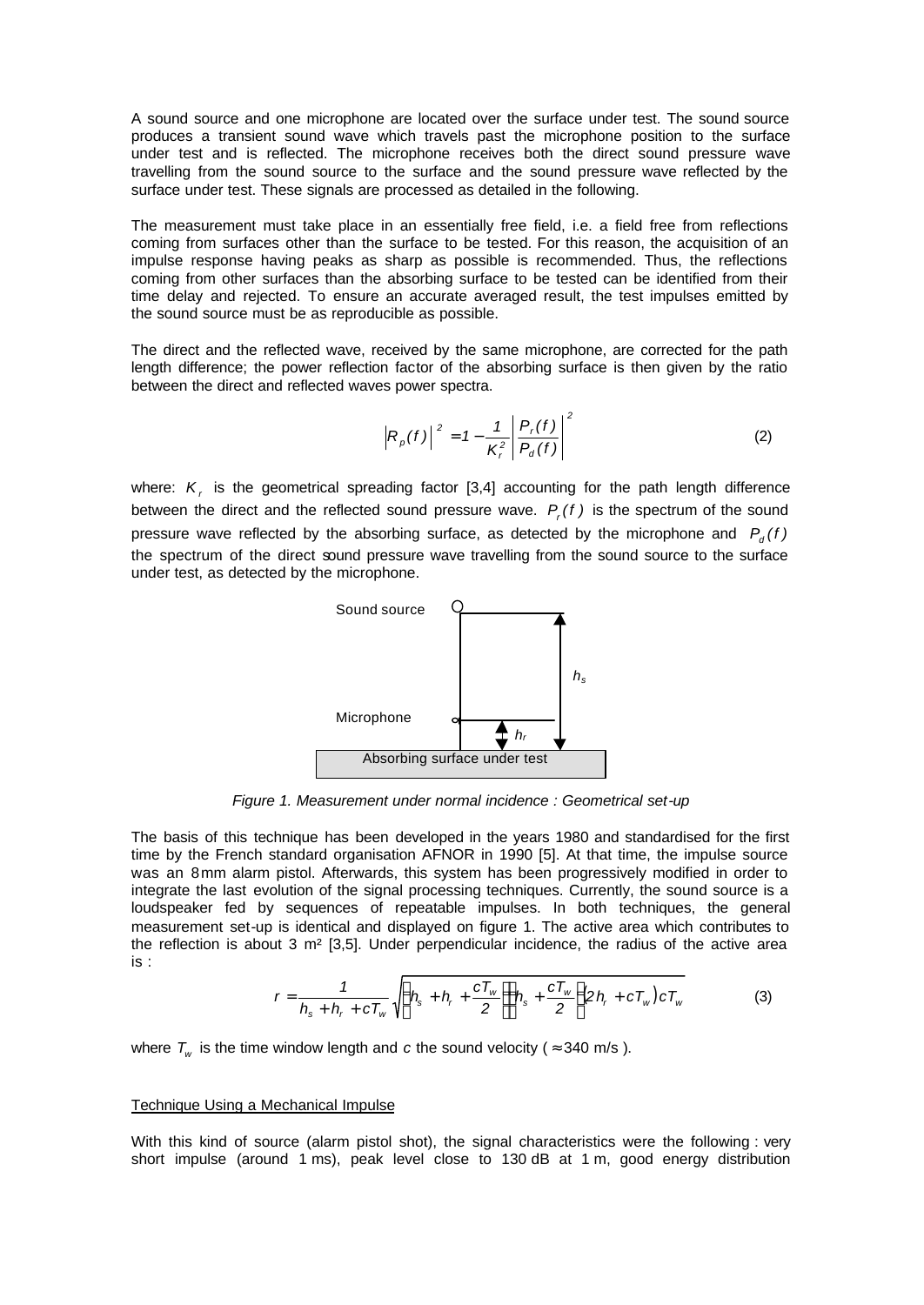between 250 Hz and 3 kHz and rather good omnidirectionality  $(\pm 2 \text{ dB})$  in the perpendicular plane to the pistol barrel.

With this system,  $R_p$  (f) is calculated from equation (2) after a windowing operation on the direct and reflected signals as shown in figure 2, and an averaging over 10 shots. Due to the delay between the two signals, function of the system geometry  $(h_s = 2 \text{ m and } h_r = 0.50 \text{ m})$ , the window size is about 3ms. Considering this, the low frequency limit is not less than 300 Hz. In addition, the high level of the shots induces some non-linearities in the high frequency domain (up to 2kHz). In spite of these restrictions, some correct results have been found for various road absorbing pavements in the frequency range (400 Hz – 2 kHz). Figure 3 shows a comparison between measurements obtained following this method, the impedance tube standard [1] on bore cores and a phenomenological theoretical model [6].



*Figure 2. Temporal windows*



*Figure 3. Comparison between measurements (---: impulse technique ;* ••• : *impedance tube) and prediction [6] (\_\_\_\_\_)*

#### Technique Using Sequences of Repeatable Impulses

The overall impulse response measured over the absorbing surface consists of direct sound, reflection from the surface and other parasitic reflections. For further processing, the direct and the reflected sound wave from the surface must be separated. This can be done in the time domain by a simple time windowing, identical to the previous method, when the time delay between the direct and reflected signals is sufficient or by cancellation of the direct sound wave from the overall impulse response by subtraction of an identical signal [7]. For this operation, the incident sound wave must be exactly known in shape, amplitude and time delay. In principle, this can be obtained performing a free-field measurement with the same geometrical configuration of the set-up keeping the distance between the microphone and the sound source strictly constant. This signal subtraction technique allows to position the microphone very close to the surface under test and to take a temporal window for the reflected sound wave as large as allowed by the time delay between the reflected sound wave from the surface and the first parasitic reflection. The subtraction technique can be illustrated by the following figure 4.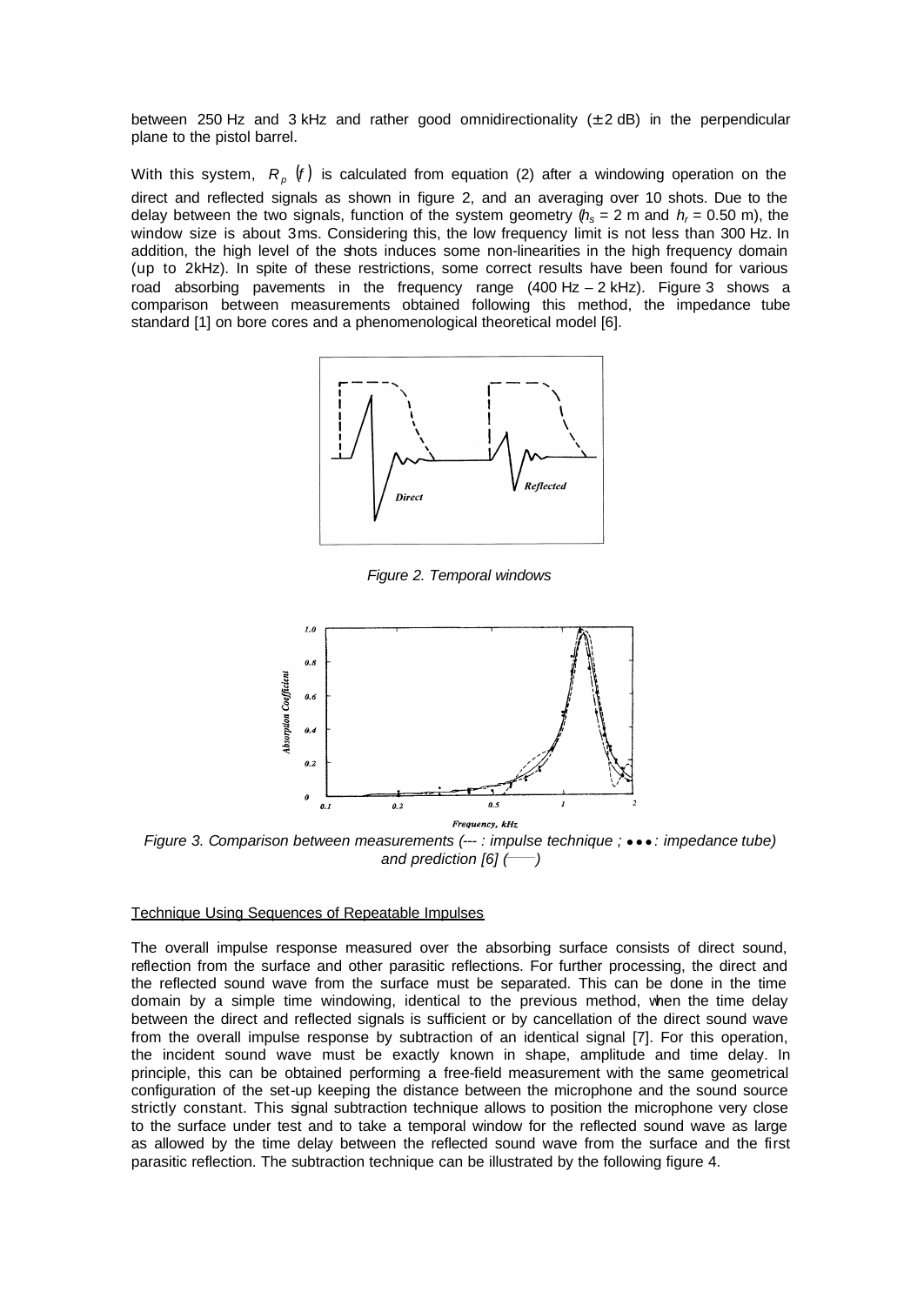

*Figure 4 . Principle of the signal subtraction technique. (a): Overall impulse response including: direct incident wave (i), reflected wave (r), unwanted parasitic reflections (u). (b): FREE FIELD direct wave (i'). (c): Direct wave cancellation from the overall impulse response using the free field direct wave (i'). (d): Result*

Whatever the structure to be tested, very small absorption values are measured in the low frequency range. Accurate values in this range are very difficult to obtain. Small variations of the sound pressure levels both of the direct and reflected signal can induce high discrepancies on the sound absorption values. This is due to the approximation concerning the frequency response of the system, which is assumed to be linear and frequency independent. In practice, this is not completely true. In order to avoid this problem, and to improve the accuracy of the method, a reference measurement performed on a totally-reflecting surface such as a smooth dense continuous concrete or a hard and thick plywood plate is used [8]. From the two measurements, one on the reference surface  $(R_{p,ref,meas}(f))$  and the other on the surface under test (*Rp,surf,meas(f )*), the true sound pressure reflection factor of the absorbing surface to be used in equation (1) is computed as:

$$
R_{p, \text{surf}}(f) = \frac{R_{p, \text{surf}, \text{meas}}(f)}{R_{p, \text{ref}, \text{meas}}(f)}
$$
(4)

For the measurement, an electro-acoustical source is used. This, receives an input electrical signal consisting of an impulse or a sequence of repeatable impulses. The crest factor of each impulse shall not be so high as to force the loudspeaker to operate in a non linear manner. The usage of a maximum-length sequence (MLS) is recommended [4] to get the maximum noise rejection [4], but other signals like sweep bursts can be also used [9], provided that the S/N ratio is not compromised. The S/N ratio can be improved by repeating the same test signal and synchronously averaging the microphone response. This characteristic is of great importance when the measurements are carried out in a noisy environment such as in industrial halls or close to a high trafficked road.

Results can be given both in the 1/3 octave bands from 250 Hz to 4kHz or in narrow bands. Figure 5 shows a narrow band comparison between the measured and predicted [6] sound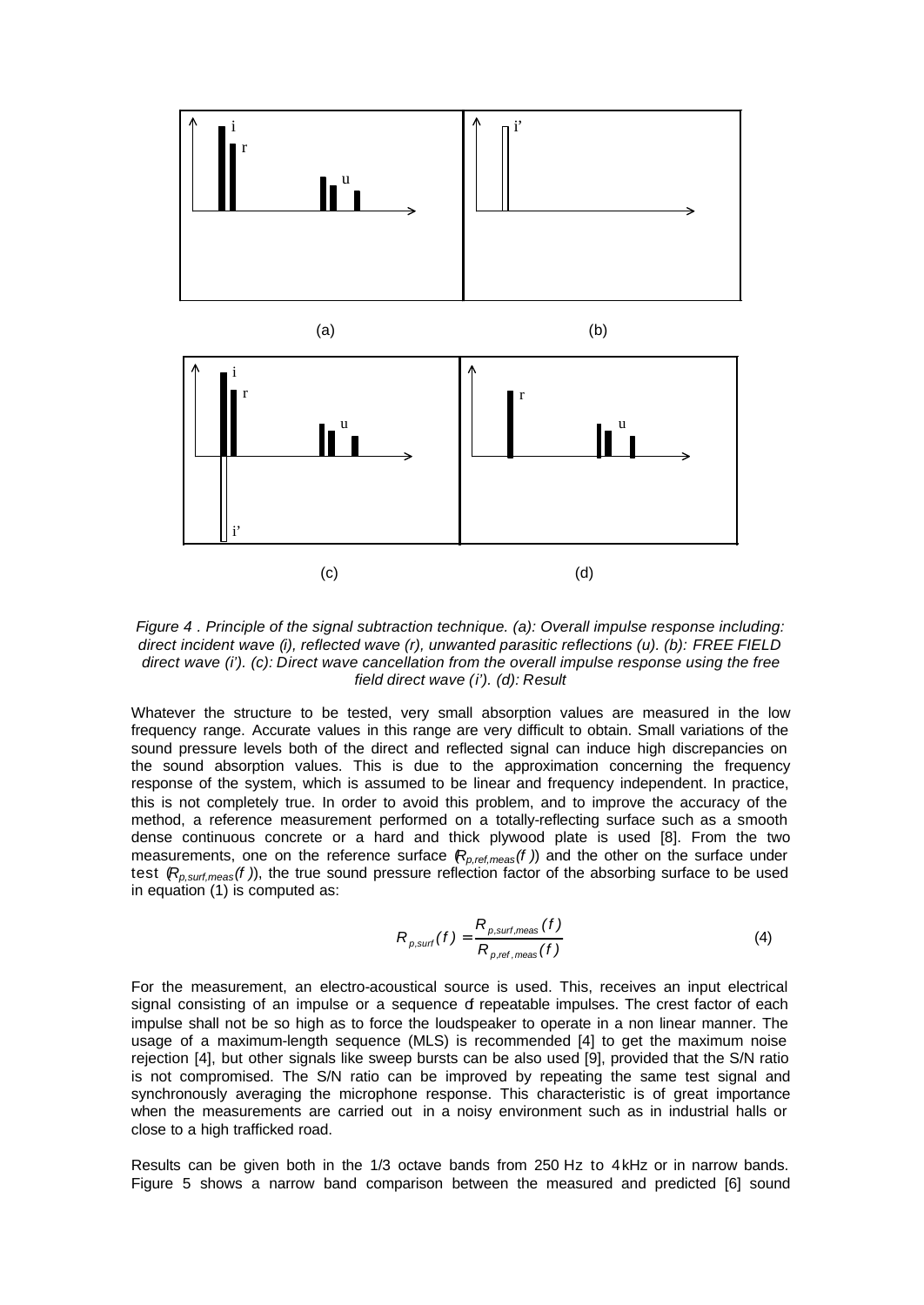absorption coefficient for a porous pavement while figure 6 shows a 1/3 octave bands comparison between the measured [1,2] and predicted sound absorption coefficient for a mineral wool. In that case, the theoretical model used for the prediction is the Delany and Bazley one [10].



*Figure 5. Comparison between predicted and measured values of the absorption coefficient for a porous road pavement. Prediction [6] : (* □□□ ) ; Measurement *: (* — ).



*Figure 6. Comparison between predicted and measured values of the absorption coefficient for a mineral wool. Prediction [10] : (*□); Measurements : (■ : [2] ; □ : [1]).

Figure 7 shows a 1/3 octave bands comparison between two measurements on the same porous road pavement using MLS and a sweep burst signals.



*Figure 7. Measured values using MLS (*■ ) and sweep burst ( $\Box$ ) signals.